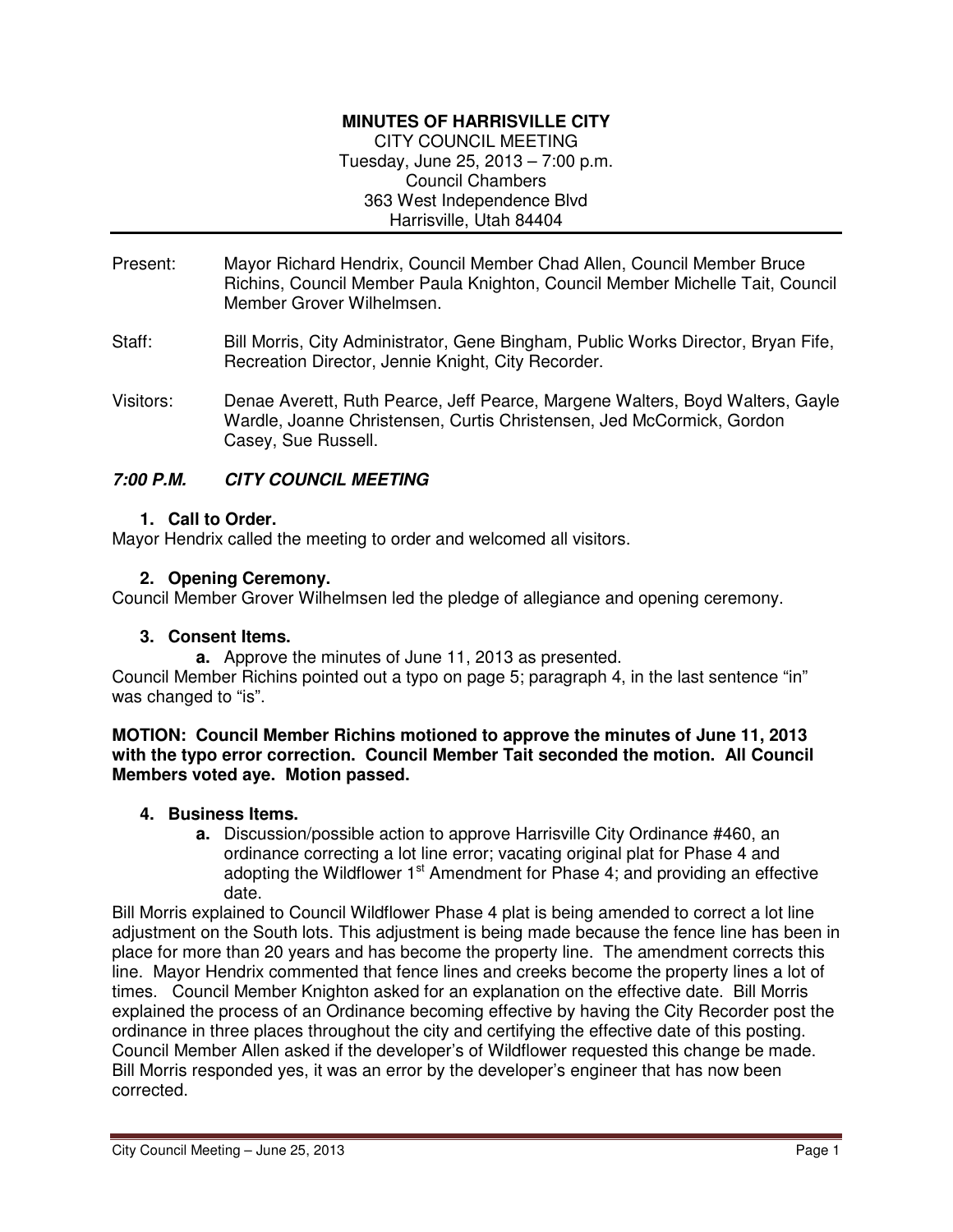**MOTION: Council Member Allen motioned to approve Harrisville City Ordinance #460, an ordinance correcting a lot line error; vacating original plat for Phase 4 and adopting the Wildflower 1st Amendment for Phase 4; and providing an effective date. Council Member Wilhelmsen seconded the motion. A Roll Call vote was taken.** 

| <b>Council Member Allen</b>      | Yes |
|----------------------------------|-----|
| <b>Council Member Richins</b>    | Yes |
| <b>Council Member Knighton</b>   | Yes |
| <b>Council Member Tait</b>       | Yes |
| <b>Council Member Wilhelmsen</b> | Yes |

# **Motion passed 5-0.**

**b.** Discussion/possible action to give preliminary/final approval of re-application of Wildflower Subdivision Phase 5.

Bill Morris explained to Council this subdivision has been previously approved but has expired because the plat did not record within one year. This is reapplication of Phase 5. Council Member Knighton asked if there are any outstanding city engineering issues. Bill Morris responded they are all resolved. This Phase also includes the same lot line adjustment that was amended in Phase 4.

#### **MOTION: Council Member Allen motioned to grant preliminary/final approval of reapplication of Wildflower Subdivision Phase 5. Council Member Richins seconded the motion. All Council Members voted aye. Motion passed.**

**c.** Discussion/possible action to approve Harrisville City Ordinance #462 Zoning Map amendment from RE-15 to CP-2 for property located at 504 North Wall Avenue.

Bill Morris explained this ordinance was sent out without Exhibit A which shows a site plan that is required to meet the zoning change requirement. He showed Council this Exhibit A that was given to planning commission. This property sits right North of the State Liquor Store on Wall Avenue. The home on the property is run down and often harbors vandals and transient traffic. The house will be demolished and could then be used for a commercial development under the proposed zoning. This conforms to the zoning on the future land use map.

Council Member Knighton asked about the zoning on the lots to the North of this property. Bill Morris explained these lots will still be zoned RE-15. Mayor Hendrix pointed out the C-2P should be corrected to CP-2 in the ordinance. Council Member Richins expressed his concerns about this area in the city. He encouraged Council to consider what can be done to address the condition of these properties. Bill Morris explained the land owner in this case approached the city trying to address the nuisance issue with this property. He further explained if Council wanted to update the area to zone all of this CP-2 they would be creating non-compliance because there are still a few residences within this area. Council Member Richins expressed his desire to do everything possible to reduce this "eye sore". Mayor and Council gave discussion about the existing homes and what options are available to reduce the nuisance of certain properties and bring property owners into compliance.

**MOTION: Council Member Richins motioned to approve Harrisville City Ordinance #462 Zoning Map Amendment from RE-15 to CP-2 for property located at 504 North Wall Avenue. Council Member Allen seconded the motion. A Roll Call vote was taken.** 

### **Council Member Allen Yes**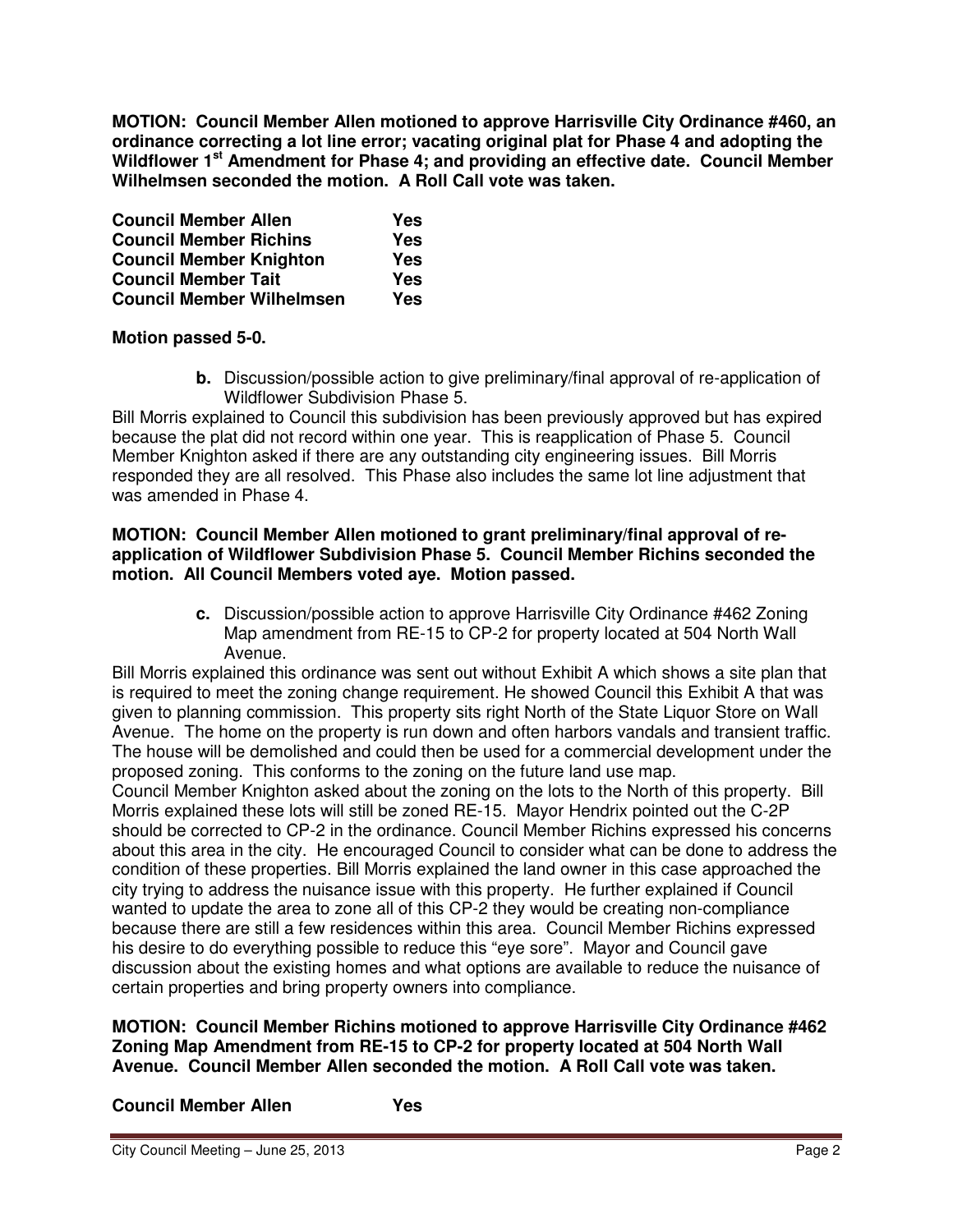| <b>Council Member Richins</b>    | Yes |
|----------------------------------|-----|
| <b>Council Member Tait</b>       | Yes |
| <b>Council Member Knighton</b>   | Yes |
| <b>Council Member Wilhelmsen</b> | Yes |

#### **Motion passed 5-0.**

**d.** Discussion/possible action to give preliminary approval of Plushnest Subdivision Development, 25.47 acres located east of Summer Farms Subdivision.

Bill Morris introduced Council to the proposed subdivision. He pointed out most of the residents that are present are here on this issue. The city engineer issued a memo of the items that need to be addressed. After a brief description on the size of the subdivision, Bill Morris addressed each item in the engineer's memo.

Item #1 on the engineer's memo states the lot addresses must be included on the final plat. Item #2, requires a note explaining the "R" restriction label on the Plat, which is required because of the high ground water level. Item #3, a note is needed about the slab on grade restriction, slab on grade is not allowed. A crawl space is required unless a geo technical study is conducted on the lot. Item #4 a note is needed stating the property corners are to be set; rebar and surveyor's cap to be installed at the back of the property and copper rivet to be set at the curb. Item #5 states before final approval is given, Bona Vista and Pine View service letters are needed. Item #6 states prior to final approval, the County Recorder's office will conduct a preliminary review of plat. A paper copy must be submitted to county surveyor's office leaving sufficient time to receive comments and make recommended changes. Item #7 requires ownership of parcel listed as "Parcel A" needs to be indicated on the plat. Ownership may be retained by the developer and then changed with a separate transaction at a later date; this also needs to be verified with the County. Item #8 the parcel listed as "Parcel B" needs to be dedicated to the city as access for Dixon Creek Detention Basin. Owner's dedication needs to be indicated on the plat. Item #9 an additional street needs to be stubbed to the Blodgett property, bringing water, sewer, and storm drain utility to the property. This need for access is required by city ordinance to allow for future transportation and access to Washington Blvd. The city ordinance requires blocks to be set to a smaller length which requires an intersecting street on Lot 28, removing that lot. The Blodgetts would have to allow access in the future, but right now it would be stubbed.

There are several drainage and utility items. An overall grading is required. The typography shows several low areas that need to be eliminated. Also, an additional protection berm might be required for homes along Dixon Creek. Bill Morris indicated Public Works Director, Gene Bingham, is here to answer any questions. There are a couple of irrigation ditches that enter the subdivision. These need to be routed so irrigation tail water doesn't enter property. Adjacent property owners must be involved in addressing this issue. Fire hydrants need to be placed. The sewer stubbed at 125 E. must be connected to the new sewer main at the intersection of 150 East and Pennsylvania. A Geo technical report will be required for the subdivision. A storm water pollution prevention plan must be submitted, these will be reviewed prior to final approval. Agricultural fencing requirement must be met. This must be indicated on improvement plans and tied into the remaining fences. Trees are bordering this property and might need to be removed to allow for the fencing requirement. Gene Bingham uses an arborist recommendation regarding tree removal. For every tree removed, three trees must be planted in place. Spacing between man holes limited to maximum of 400'. The Parcel "B", basin access road, needs to be paved and fenced, with an access gate at the east end. Prior to final approval, the developer must decide if and how the subdivision will be phased, including any temporary turn around that will be required. Separate plats will be required for each phase.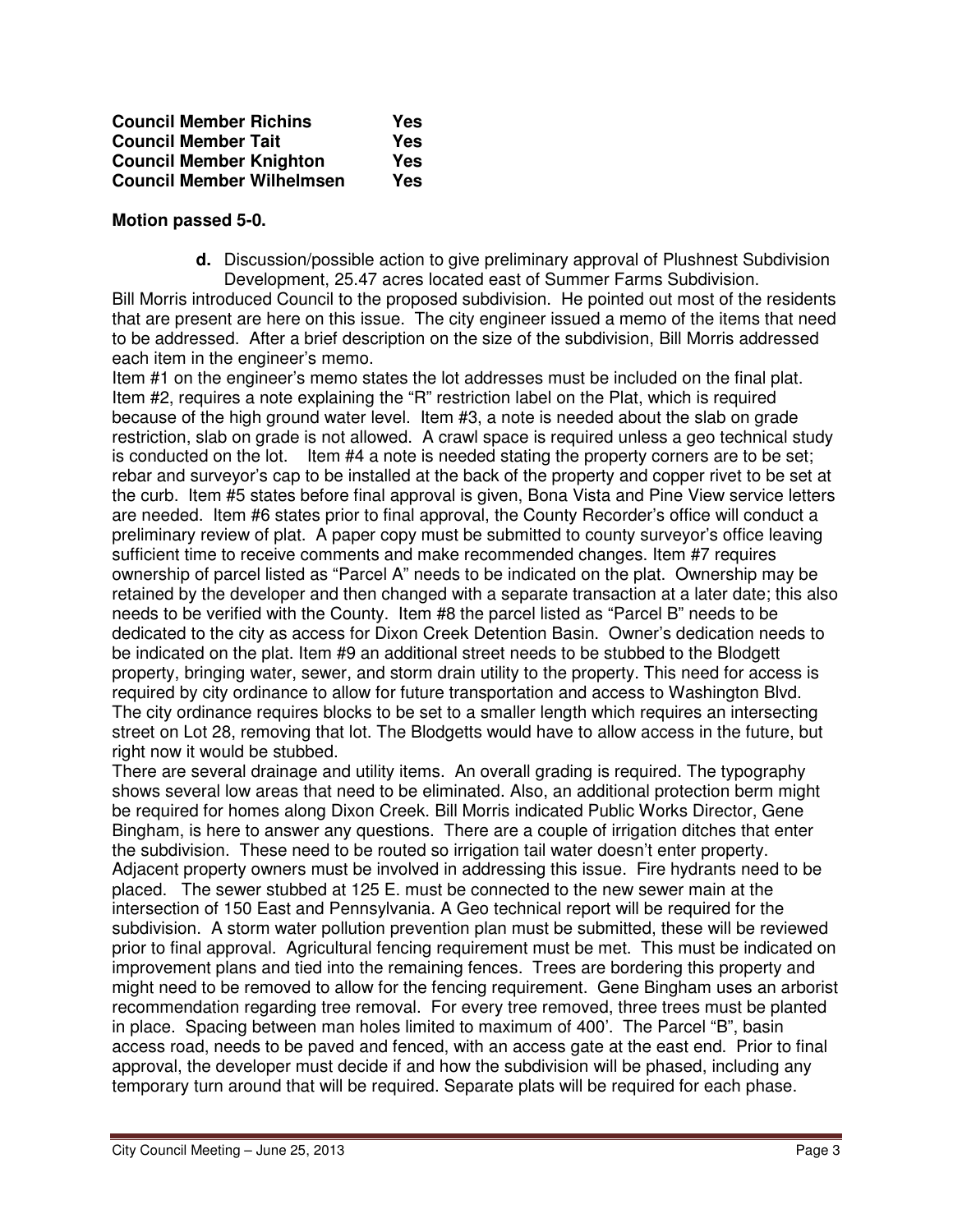Bill Morris informed Council several residents have worried about overflow from the detention basin. The city engineer indicated they are working with the developer's engineer to make sure the detention basin is designed properly. The storm drain design is sufficient for preliminary approval at this time.

Boyd Walters has been contacted by the developer to discuss drainage along the north side of the proposed development. In the spirit of cooperation an agreement was reached to construct a ditch to convey drainage.

The preliminary Plat was distributed on this subdivision for Council's review. Bill Morris recommended preliminary approval subject to the City Engineers memo addressing all of the previously discussed issues.

Mayor Hendrix asked about the ditch construction, asking if the fence is running on the North side of the development. Gene Bingham explained the irrigation water on Mr. Boyd's property is dispersed to the west and drains into mud creek which eventually drains into the canal downstream.

Council Member Knighton asked how often Council gives preliminary approval with this many issues needing to be addressed. Gene Bingham responded the city's engineer indicated he had enough adequate information to recommend preliminary approval. He reminded Council that final approval must be given with no conditions. All of the above items must be resolved prior to final approval including any additional items that may come up through this process. The city was aware of the stub road issue. A lot of times these things are addressed through the approval process. Council Member Knighton said technical issues are usually included in the approval process but not the agreement between neighbors. Gene Bingham said Council has discretion with this. In his opinion, he is comfortable with giving preliminary approval with the outline of items that must be addressed. Mayor Hendrix reminded Council of Gene Bingham's attention to detail and attested he makes sure these issues are addressed before they are put back on the agenda for final approval. Gene Bingham said this is what how the subdivision ordinance reads. He explained the city engineer, Jed McCormick and Gordon Casey have been onsite to review the site. They have already made several notes that have been conveyed and addressed through the engineer's memo. There is a paper trail of all of the issues. He said he is comfortable with preliminary approval, but not final until the issues are resolved.

Staff and Council gave discussion on extending the berm until it connects to the north. Sewer videos have been reviewed to adequately service this development. Council Member Allen asked if the whole area has a storm water issue. Gene Bingham explained this is why the "R" restriction is put on the lots, and there may be potential for flooding on the back lots because of the creek. He explained to Council there is a network of drainage that runs through the property that will be addressed during the development. He gave a brief description of how the drainage is being addressed particularly the ditch that runs on the North side and how this will help with these issues. He indicated the development of Wildflower Subdivision was similar in nature. Mayor Hendrix suggested making sure the current detention basin is capable of holding all of the potential run off. He asked Jed McCormick how many other land owners use these ditches to irrigate. Jed McCormick said he is the end of the line on this irrigation system.

Council Member Richins asked about the grading plan to address the storm water issue, specifically the existing homes on 100 East. Bill Morris responded the berming is also required on those properties to protect those homes. He said the existing detention basin will need to be sufficient to accommodate the additional homes. Council Member Richins asked Gene Bingham if the Dixon Creek detention basin has ever over flowed. Gene Bingham gave a brief history of how these issues have been addressed in the past. He explained Weber County Storm Water director was present onsite to help with the basin design because Ogden city was not involved. The detention basin was enlarged to fix and address the potential development of this land. Weber County went in with 25% of the cost to build the basin. This basin was built as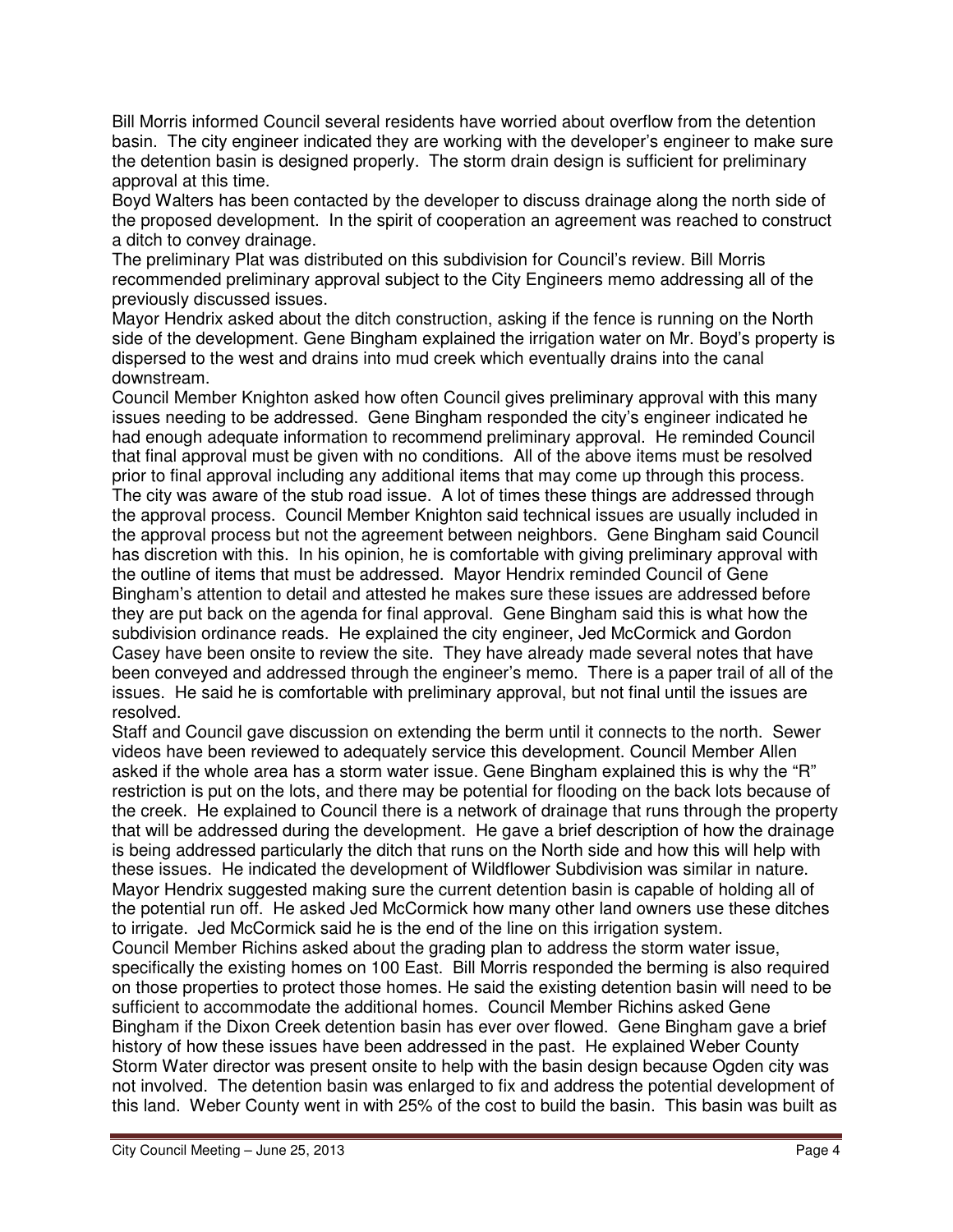large as possible. The city engineer took in this proposed development into account when this basin was engineered. The city engineer is currently having everything recalculated to make sure there will not be a problem. Council Member Tait inquired as to the city's part with giving preliminary. Bill Morris reassured Council giving preliminary approval requires that they these conditions be met before final approval. Council Member Allen asked if the public comments could be moved to address this item since most residents are present for this issue. Mayor Hendrix opened the floor for public comments.

Sue Russell, 117 W. Pennsylvania, said she has known for years this development was coming in. Her issue is with the probability of an increasing traffic issue. She asked how long before another access is given to this area. She said with this new development there will only be two accesses, one on 125 W. and the other being Pennsylvania. She said there are only 2 stops signs in place currently and suggested making this a 4-way stop. She has lived in the city since 1993. She asked when 1100 North will be connected through to Washington Blvd. She gave explanation as to how a new access will relieve this area of the heavy traffic flow. She admitted several residents on 1100 North may not want this thoroughfare connected but it is part of the master plan. In her opinion, the city should get involved in this process. She said this new development is likely going to affect the traffic with the school district being on the west side. She indicated she has not seen water in the detention basin next to her house, which to her indicates the drainage is working properly. She expressed her excitement to see this development is for single family homes and the fact that basements are not allowed will bring lots of variety of home owners into the area. Mayor Hendrix clarified a crawl space is required under the homes, by ordinance.

Boyd Walter's, owns the property to the North. He confirmed the agreement with Jed McCormick regarding the irrigation ditch on the south side of his property. He said his property drains down to a catch basin into summer farms. He asked if there is a large enough pipe to address the water flow. In his recollection, he remembered the houses in summer farms had a lake behind them with flash flooding. He said his hope is the pipe that is installed will be large enough to handle the amount of water. He confirmed his agreement on a 6 ft fence to run along his agriculture property. He said he has made arrangements with Jed McCormick to remove the two large trees and cut the ditch for him. He has no problem with the area being developed as long as he is kept in the loop. He was informed of the road that will be stubbed towards the Blodgetts property.

Curtis Christensen, 163 W. Pennsylvania, said he appreciated being given opportunity to give comments regarding this development. He acknowledged as a community they recognized this area would be developed. He feels Jed McCormick will do a good job on the development. He expressed his satisfaction the engineer will follow the city's ordinance in adding the stubbed road. He stated that preliminary approval gives them permission to move forward. Hopefully all of the issues will be caught and addressed to satisfy the engineer's memo and planning commissioner's recommendation.

Gordon Casey, engineer on the project, stated the majority of these items to be addressed are necessary for the final plat. He said they have addressed the water issues to eliminate the storm run off, requiring the roof and hard surface drainage being directed to the streets to reduce the water runoff toward the storm drain and to the retention basin. The pond has not ever come close to being full even during the largest storms. He indicated on the east side where the creek is will be built up with a berm. This is even beyond where the original pond is located. He confirmed the only active irrigation is on the Walter's property. The existing ditch will be defined to address the irrigation water. They will be stubbing a storm drain pipe so there will be utilities in place for future development. They anticipate the flooding conditions will be better off than even now.

Council Member Allen asked about the two access roads; one from 125 W. and the other from Pennsylvania. Mayor and Council gave discussion regarding the existing access roads and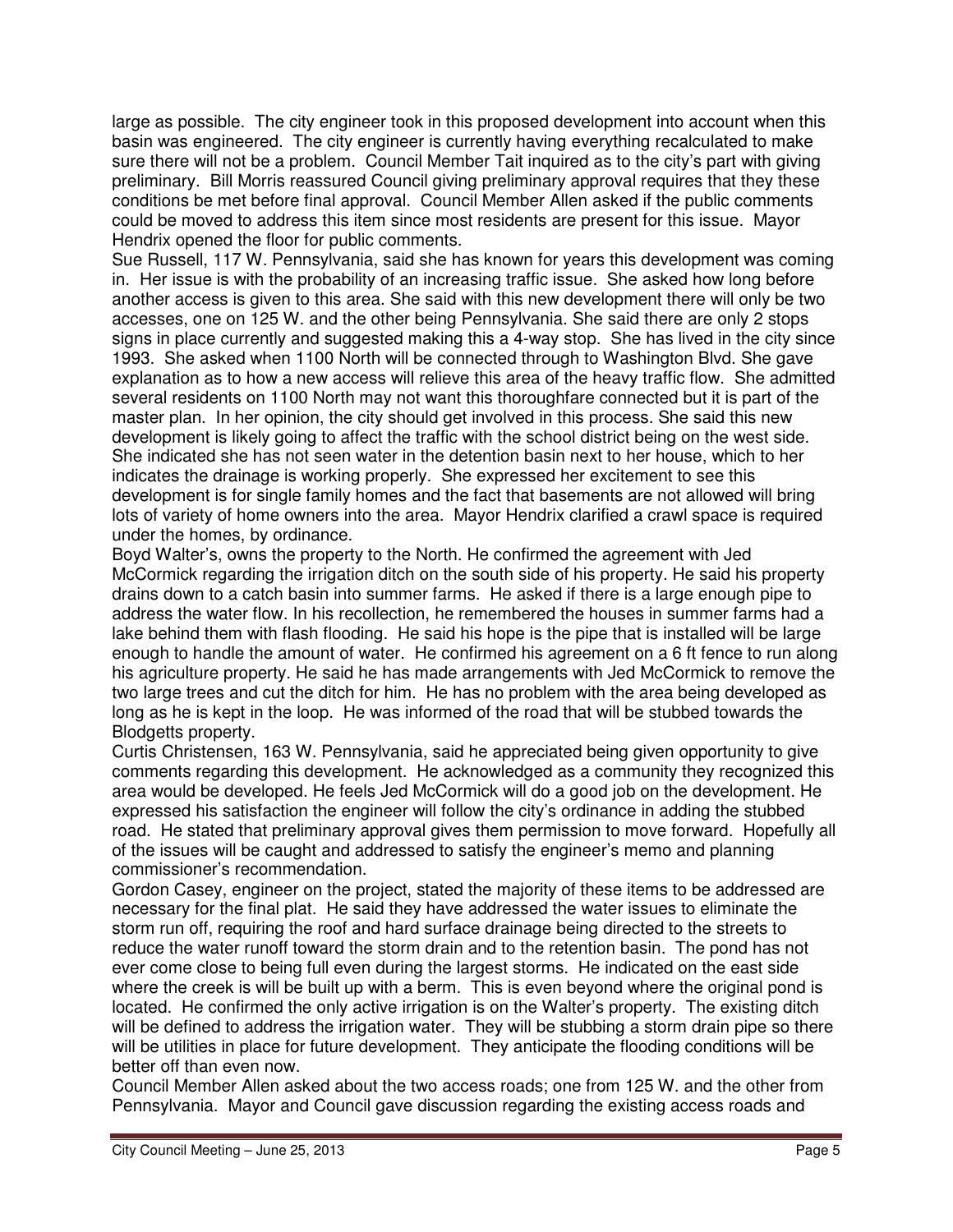potential access roads in the future. Council Member Richins asked about the ditch running along the North side of the property, asking for clarification on the direction of water flow. Gene Bingham and Gordon Casey both confirmed this ditch runs east-west and ends quite a distance from the border to summer farms subdivision. Boyd Walters commented there is a catch basin at the west of the property with a pipe running to the North. Gene Bingham said he will check into this, his recollection is this water dissipates over Mr. Walters land, runs into the wetlands, and down into Mud Creek. Gordon Casey commented no storm water will be added into this system, this will just be the water Mr. Walters uses to irrigate his own property. Council Member Allen asked if this discussion needs to be tabled until the drainage pipe is addressed. Gene Bingham stated his inclination is this water meanders through the wetlands and into Mud Creek but he will check into this. [Note: Gene Bingham returned later in the meeting during the Heritage Days discussion to confirm this drainage dissipates over the land towards the wetlands and eventually into Mud Creek.]

**MOTION: Council Member Tait motioned to grant preliminary approval for 53 lots for the Plush Nest Subdivision subject to the memo from Jones and Associates dated June 20, 2013 being completed in its entirety and the storm water irrigation issue on the North-West portion of the subdivision being resolved. Council Member Allen seconded the motion. All Council Members voted aye. Motion passed**.

> **e.** Discussion/possible action to approve Harrisville City Ordinance #461, an ordinance repealing and re-enacting Chapter 11.01 of the Land Use Ordinance regarding general provisions, adding and amending definitions, making technical changes.

Mayor Hendrix suggested Council table this item until they have sufficient time to review this ordinance for changes and set a dead line for Council to submit any changes by the next meeting. The changes will be submitted in two weeks and implemented and given an additional two weeks for final approval until the July 23, 2013 meeting. Council Member Knighton commented there were a few extra uses included that better define the definitions than was previously included. Bill Morris explained the underlined portions are what are changing but will remain included to show changes.

#### **MOTION: Council Member Allen motioned to table Harrisville City Ordinance #461, and ordinance repealing and re-enacting Chapter 11.01 of the Land Use Ordinance regarding general provisions, adding and amending definitions, making technical changes, specifying all changes must be submitted in two weeks for final discussion at the July 23, 2013 meeting. Council Member Wilhelmsen seconded the motion. All Council Members voted aye. Motion passed.**

Mayor Hendrix asked Council if there are any attendance issues with the July 23, 2013 meeting due to the  $24<sup>th</sup>$  of July holiday. No Council Members indicated they would be out of town for the July 23, 2013 meeting.

> **f.** Discussion/possible action to approve 2013 Municipal polling location and poll workers.

Jennie Knight explained this is a formality to approve the location of the Municipal elections and the poll workers who will be working. She said all of the election poll workers have experience working the polls in past elections. They will receive training through Weber County and both the primary and general elections will be held at City Hall, 363 W. Independence Blvd.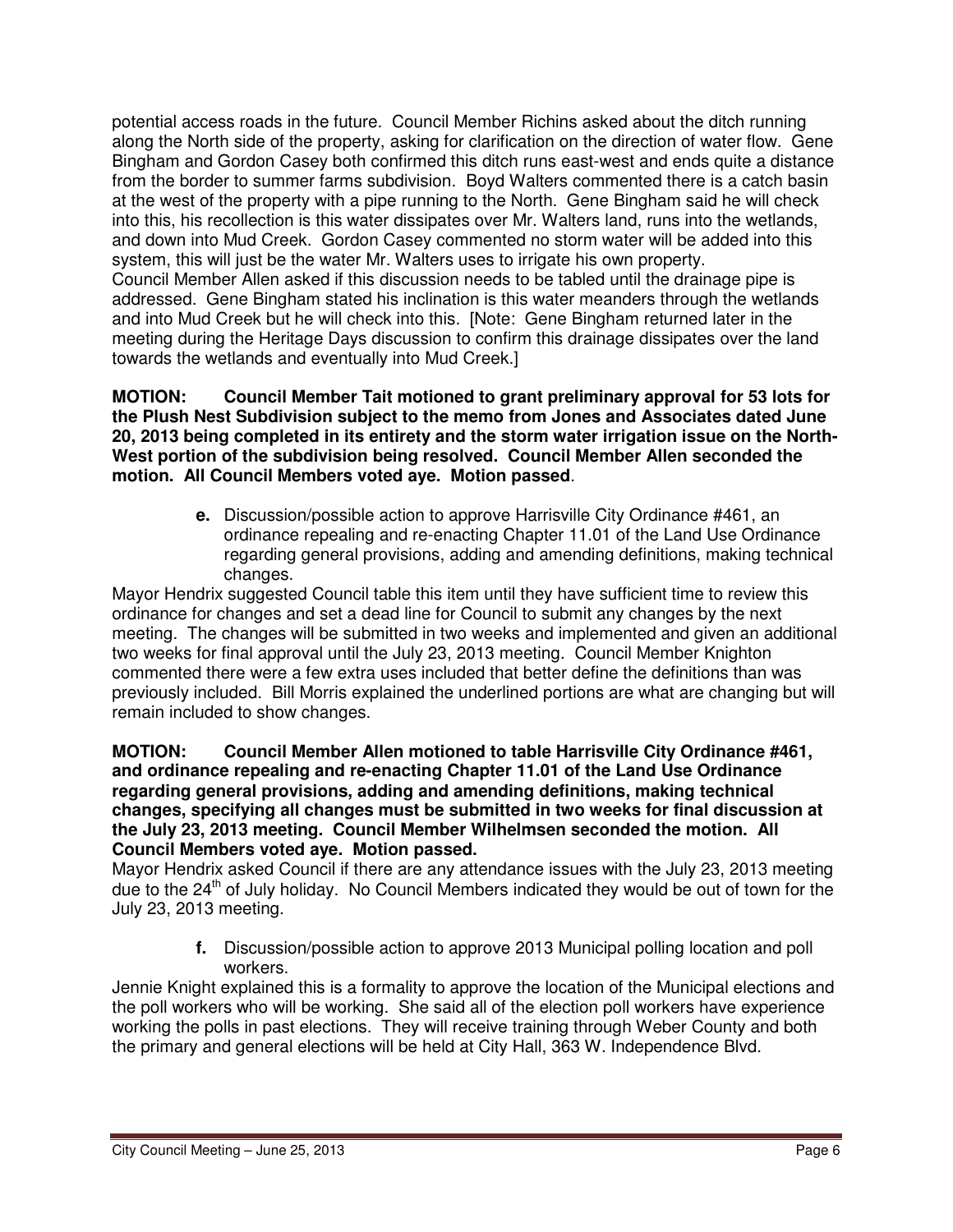#### **MOTION: Council Member Allen motioned to approve the 2013 Municipal polling location and poll workers. Council Member Richins seconded the motion. All Council Members voted aye. Motion passed.**

**g.** Discussion/possible action to set Public Hearing date for Truth in Taxation. Mayor Hendrix explained information was received from Weber County asking to set a public hearing in line with the truth in taxation process to meet the appropriate requirements. He suggested a proposed date of August 6, 2013 at 7:00 p.m. to hold the public hearing.

### **MOTION: Council Member Richins motioned to set a Public Hearing in line with the Truth in Taxation requirement for August 6, 2013 at 7:00 p.m. Council Member Wilhelmsen seconded the motion. All Council Members voted aye. Motion passed.**

# **5. Public Comments.**

No comments were offered.

# **6. Mayor/Council Follow-Up.**

Mayor Hendrix said the equipment and repair item in the Public Safety line item that was discussed the last budget discussion resulted from this item being cut from \$30,015 in previous years. There was an accident where one of the Public Safety trucks was t-boned at an intersection and the money was spent out of this budget line item to fix the truck. Mayor Hendrix confirmed money is collected through the city insurance, Utah Local Government Trust, but the reimbursement is put into the general fund. The money to fix the truck has to come out of this budget item. That is what created the discrepancy. Council Member Allen asked if this has happened in the past. Council Member Knighton asked if the difference in funds was created from this incident. Bill Morris clarified in the past the vehicles have been totaled, considered a total loss, not repaired using this fund.

The benefits item in the administration area was caused by the benefits being switched over from a previous employee to a new employee, some is caused by overtime. FICA is required to be paid on the overtime and can sometimes create this discrepancy. Mayor Hendrix complimented Lynn Fortie with his ability to forecast ahead with the budget. He said this is a tough process to project out for an entire year and have exact numbers by the end. Council Member Allen said he has been going through the Heritage Days surplus. He indicated several chairs were donated to CERT. The desks were given back to one of the schools. All of the items that needed to be returned have been returned to their rightful owner. The remaining items will be auctioned off on KSL.

Council Member Richins asked for Youth City Council to be recognized on the July 9<sup>th</sup>, 2013 meeting. Council Member Allen suggested reassigning this since both council members are running for Mayor. Mayor Hendrix will take this under advisement. The Youth City Council conducted a dyer's woad service project throughout the city for Gene Bingham. Council Member Knighton suggested this being a city wide service project next time.

# **7. Adjourn.**

Mayor Hendrix motioned to adjourn at 8:25 p.m.

# **8. Heritage Days Work Session.**

Mayor Hendrix called the work session to order and turned the time over to Council Member Knighton for discussion. Council Member Knighton introduced Council to Barbara Barnes who has volunteered to help with Heritage Days. She said she has been putting together a committee to help address the Heritage Days celebration in the future. She suggested more civic involvement since this event belongs to the resident's, give this back to the resident's. She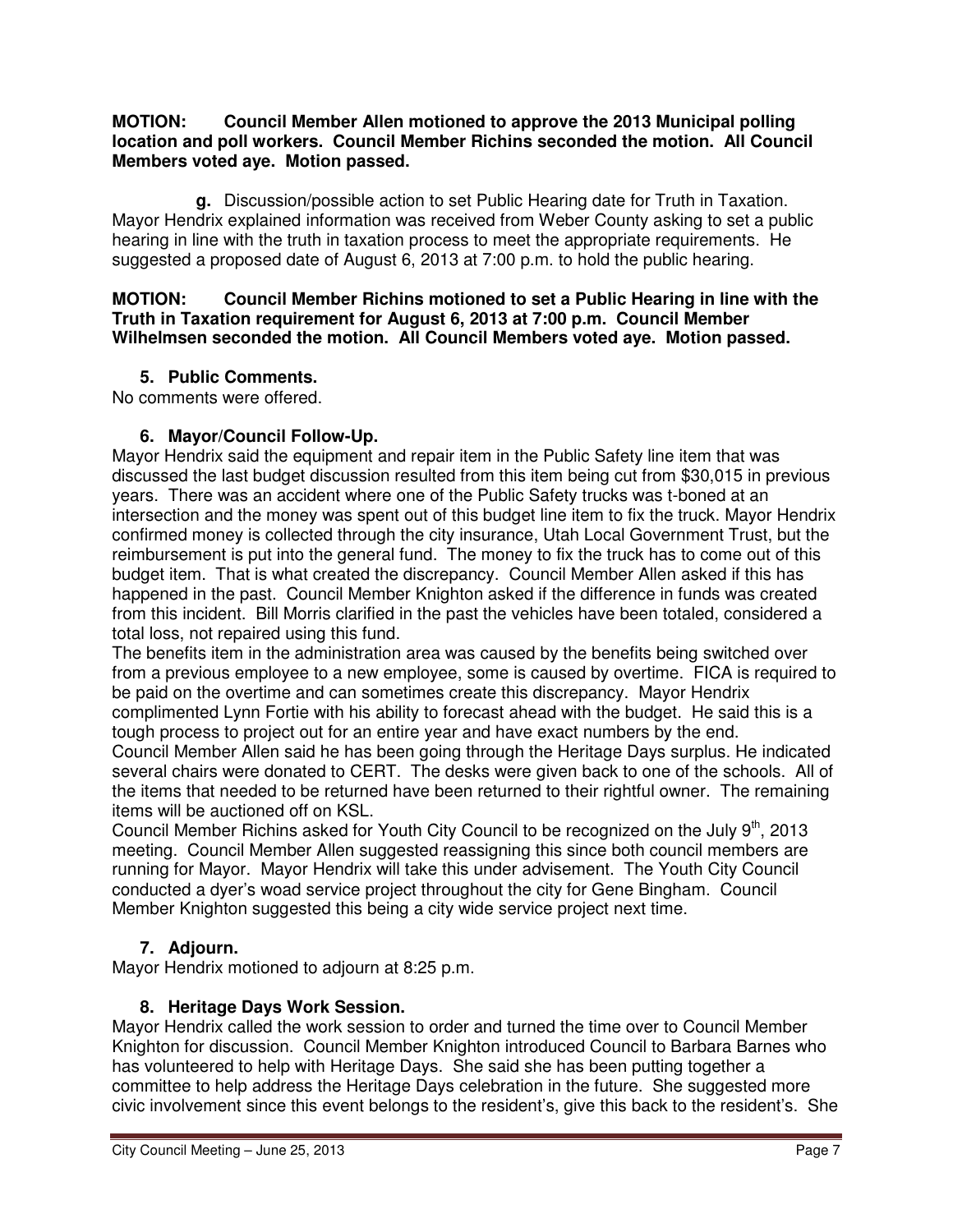suggested future discussion about this at the follow-up Heritage Days meeting. Mayor Hendrix offered to volunteer to help with future celebrations.

Council Member Knighton said for this year's celebration the two items that have already been confirmed are the sound system, he is on contract at \$1500, and Saddlestrings entertainment is in place. Council Member Richins said they want to be the main event and he has a confirmed \$900 commitment for them to entertain until the dance begins.

The event will begin with a 5:00 p.m. parade, children's bike parade is assumed.

Council Member Knighton asked about the veteran's float and if arrangements have been made for them to ride on a float, rather than walking the parade route. Mayor and Council gave discussion on the parade and time line of events. They gave discussion on whom to invite as Grand Marshalls for the parade. Council Member Knighton suggested Harrisville resident June Brown as a candidate for Grand Marshall. Mayor and Council discussed the plaques that have been given in the past.

Mayor Hendrix confirmed he will contact Larry H. Miller to borrow cars for himself and Council. Mayor and Council agreed one individual will be purchasing all items for the Heritage Days celebration.

Council Member Allen said Sierra Rider will be singing the national anthem, and he will contact Cliff Porter to handle the flag ceremony. He will also contact the individual who handles the cannon.

Council Member Tait suggested they check on the amount of paper supplies in storage. These items will be needed for the serving of cake and ice cream. Estimated total cost for this is \$600. Council Member Allen said there are not many paper supplies in storage. He reminded Council a portable wash station, a 5 gallon drainage bucket with hand soap and paper towels is mandatory. He also reminded Council the mass gathering permit must be applied for in advance as well as a temporary food service permit. Mayor and Council agreed the Youth City Council will help serve cake and ice cream. Council Member Knighton informed Council Farr's Ice Cream will give a 2-day rental for \$15 on a freezer with a \$100 purchase of ice cream. Council Member Allen said he intends to buy a freezer and first aid kit with any money raised from the auction on the surplus items.

Mayor and Council gave discussion on the logistics of the sound systems and Bingo Tent. Council Member Richins informed Council Saddlestrings prefers their own sound system. Mayor and Council agreed they will perform on the main stage at the bowery. The dance will be held in the usual grassy spot on the East side.

Council Member Knighton suggested giving away glow in the dark sticks again this year in conjunction with the theme "Our Colorful Community". Mayor and Council agreed they will distribute these items to the public themselves.

Mayor and Council gave discussion on the sound system. They agreed music will run through the fireworks. Mayor Hendrix reminded Council the fireworks are already in place and North View Fire is aware of the date.

Mayor and Council gave discussion on the first aid requirements. Jennie Knight will contact Ogden Clinic to confirm they will be in attendance. If they are not available, she will contact North View Fire and check their availability.

Mayor and Council gave discussion on the 5K Run. They discussed what kind of running event to host. Council Member Allen will be the committee chair for this run and suggested having a midnight run. He said the Youth City Council expressed interest in the midnight 5K. Jennie Knight will update the 5K flyer with the new appropriate information.

Mayor and Council gave discussion on Bingo and where to locate this event. Mayor Hendrix suggested setting up the big tent where the car show usually is. This area is usually quite shady and comfortable. Mayor and Council gave discussion on the vendor booth tents and clarified the coordinator needs to number the vendor booths this year.